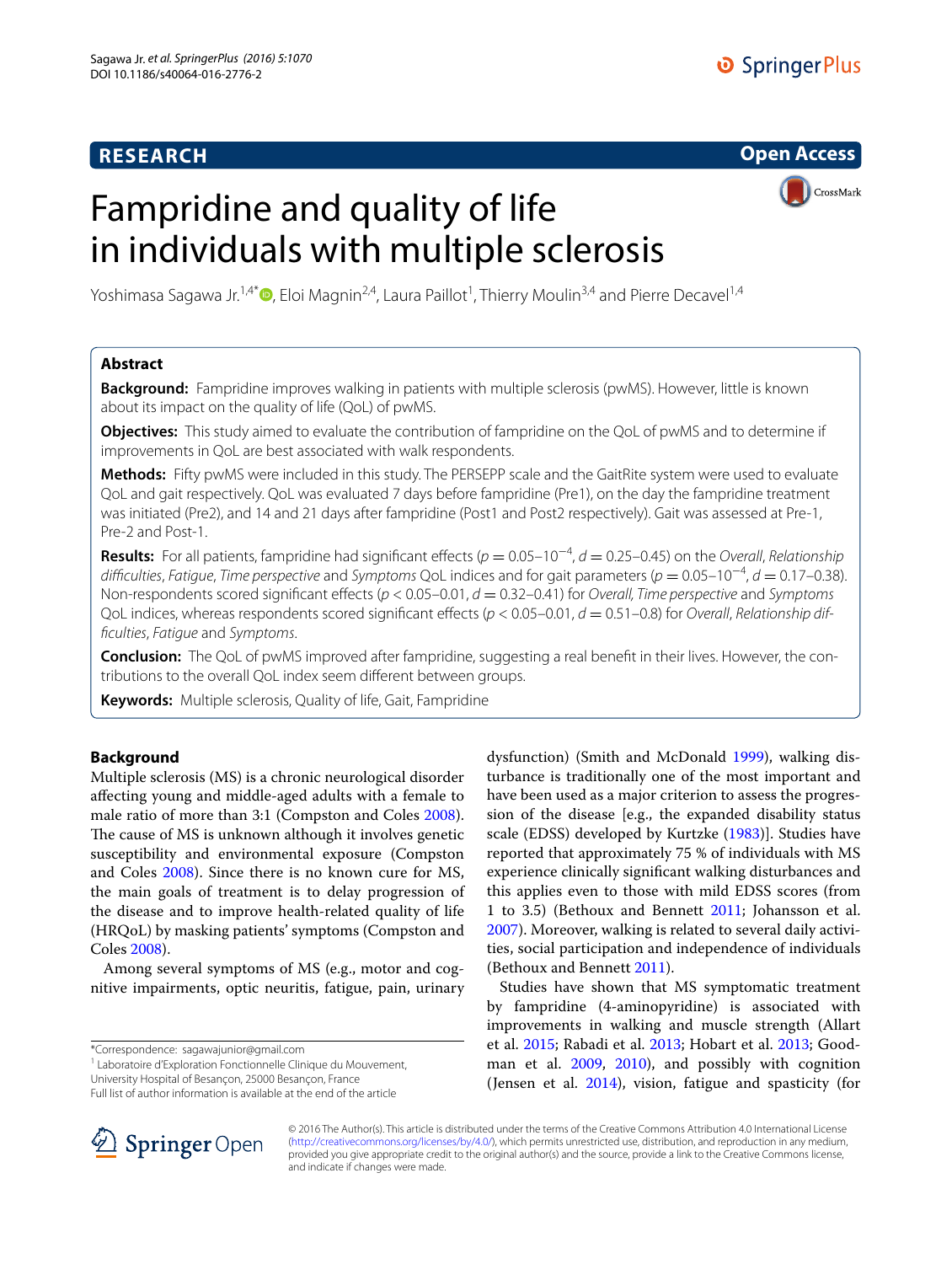a review see Jensen et al. [2014\)](#page-7-8). Indeed, fampridine is a potassium channel blocker which reduces the leakage of ionic current through these channels, prolonging repolarization and thus, enhancing action-potential formation in demyelinated axons (Targ and Kocsis [1985\)](#page-7-9). Presumably, by enhancing action-potential formation, more impulses might be conducted in the central nervous system (CNS) and neurological functions could be ameliorated (Jensen et al. [2014;](#page-7-8) Hayes et al. [2004\)](#page-7-10). In recent phase III studies, Goodman et al. [\(2009,](#page-7-5) [2010\)](#page-7-6) investigated the fampridine effect on the walk of individuals with MS during a timed 25-foot walk test (T25FW). Improvement in walking velocity ( $\approx$ 25 % from baseline) was found for 35–43 % of the individuals in the interventional group.

Regarding determining factors related to HRQoL, mobility was given the highest priority by 65 % of individuals with MS (Bethoux and Bennett [2011\)](#page-6-1). Functional disability measured by patients (i.e., using the Incapacity Status Scale) was significantly associated with both physical and mental component scales from a generic HRQoL questionnaire (i.e., short form-36 health survey) (Gavelova et al. [2015\)](#page-6-3). HRQoL has been defined as subjective satisfaction with life (Schwartz and Frohner [2005](#page-7-11)). This concept, besides what most people intuitively understand, is difficult to define precisely. It seems important as traditionally used measures of medical outcomes do not sufficiently capture the full impact of the medical intervention in the individuals' lives (Schwartz and Frohner [2005](#page-7-11)), and this is especially true in the case of chronic and multidimensional diseases such as MS. However, the fampridine effect on other clinical symptoms of MS as well as on HRQoL measured with MS-specific instruments has not been extensively researched, with studies limiting themselves in most cases to gait (Jensen et al. [2014](#page-7-8)).

The evaluation of the fampridine effect in terms of gait and HRQoL should bring new insights into its direct and indirect role in individuals with MS. Therefore, this study proposed (1) to evaluate the contribution of fampridine in the HRQoL of individuals with MS and (2) to determine if improvements in HRQoL are more important for walk respondents than for those who seem not to respond to fampridine.

# **Methods**

# **Participants**

In an open-label study design, 50 patients with MS were included. All patients met the following inclusion criteria: (1) MS diagnosis regarding the modified Mc Donald criteria (Polman et al. [2011](#page-7-12)); (2) EDSS status between 4.0 and 6.5; and (3) patients able to walk for at least 6 min. The exclusion criteria were: (1) worsening MS symptoms during the previous 60 days; (2) history of epilepsy or epileptic seizures; (3) immunotherapy change in the previous 60 days; (4) beginning antispastic treatment in the previous 30 days; (5) initiation of treatment able to decrease fatigue symptoms in the previous 30 days; (6) modification of the rehabilitation program during the study; (7) renal insufficiency (creatinine clearance <80 ml  $min^{-1}$  given by the Kockroft-Gault formula); (8) concomitant treatment by organic cation transporter 2 inhibitor; and (9) hypersensitivity to fampridine. Patients' characteristics are shown in Table [1.](#page-1-0)

The study was approved by the ethics committee of the University Hospital of Besançon (n. 13/405) and the French National Security Agency of Medicines and Health Products (ANSM 2013-A002305-56). Written informed consent was obtained from all patients.

## **HRQoL evaluation**

The PERSEPP scale (*PERception de la Sclérose En Plaques et de ses Poussées*) was used to evaluate the HRQoL of patients with MS (Baroin et al. [2013](#page-6-4)). This scale takes into account several aspects of HRQoL distributed across 66 items (described below) and includes relapse phases.

Each item contains 6 response types according to a Likert scale where "0" was "strongly disagree" and "5" was "strongly agree". The PERSEPP scale has been validated in the French language and has a good acceptability (nonreturn rate <10 %), construct validity (Cronbachs' α > 0.7) and reliability (ICC: 0.72–0.92) (Baroin et al. [2013](#page-6-4)).

The 10 PERSEPP indices described below were taken into account for this study. First of all, the *Overall* (33 items) and the *Relapse* (15 items) indices were calculated. Five indices from the 5 dimensions which compose the *Overall* index were also calculated: *Social support* (5 items), *Relationship difficulties (work, family and with* 

<span id="page-1-0"></span>**Table 1 Means and (SD) of patients' characteristics at baseline**

| Patients' char-<br>acteristics | <b>All patients</b><br>$(n = 50)$ | Non-respond-<br>ent<br>$(n = 35)$ | Respondent<br>$(n = 15)$ | p    |  |
|--------------------------------|-----------------------------------|-----------------------------------|--------------------------|------|--|
| Age (years)                    | 51.4 (11.7)                       | 49.2 (10.9)                       | 55.5 (12.3)              | 0.06 |  |
| Gender (m/f%)                  | 32/68                             | 30/70                             | 35/65                    | 0.45 |  |
| <b>FDSS</b>                    | 5.2(1.1)                          | 5(1.0)                            | 5.8(1.1)                 | 0.01 |  |
| Height (m)                     | 1.67(0.09)                        | 1.67(0.09)                        | 1.66(0.08)               | 0.66 |  |
| Body mass (kg)                 | 75.5 (17.2)                       | 73.1 (16.9)                       | 80.12 (17.4)             | 0.17 |  |
| BMI (kg $m^{-2}$ )             | 27(5.7)                           | 26(5.7)                           | 28.9(5.5)                | 0.09 |  |
| Disease duration<br>(years)    | 14.3(9.3)                         | 13.5(8.5)                         | 16.2(11)                 | 0.36 |  |
| MS type (RR-<br>$SP-PP$ %)     | $22 - 48 - 32$                    | $22 - 49 - 29$                    | $13 - 47 - 40$           | 0.22 |  |

The italic value correspond statistical significant differences

*EDSS* expanded disability status scale, *BMI* body mass index, *RR* relapsing– remitting, *SP* secondary progressive, *PP* primary progressive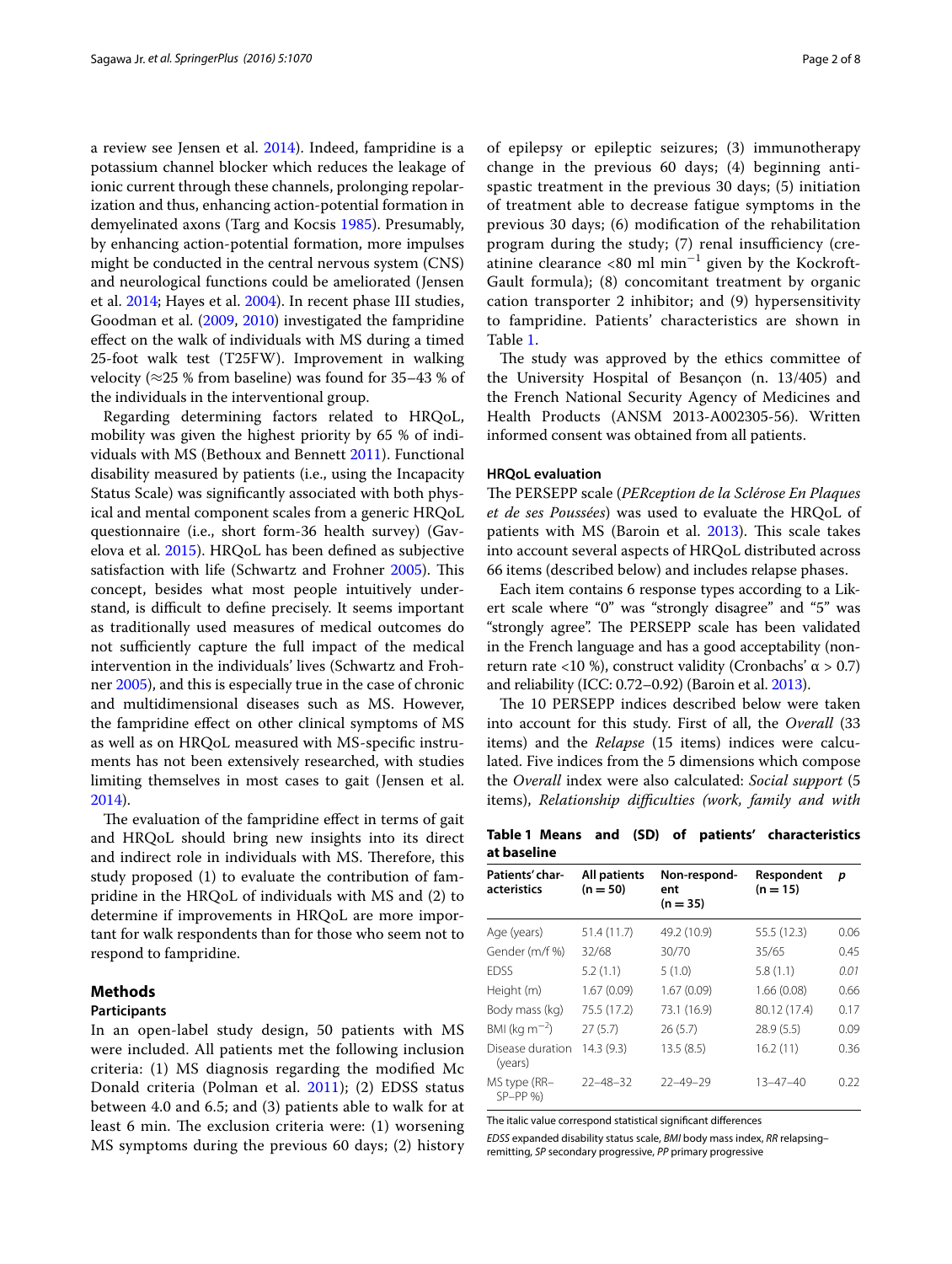*partner)* (9 items), *Fatigue* (4 items), *State of mind and associated sleep disorders* (7 items) and *Time perspective* (8 items). To finish, 3 indices from the 3 modules proposed by PERSEPP were evaluated: *Coping* (8 items), *Symptoms* (20 items) and *Treatment* (5 items). Each PERSEPP index was transformed to a range of 0–100 with high values indicating an improved level of HRQoL in a particular dimension.

# **Gait evaluation**

The gait evaluation was carried out in a dedicated room with the GaitRite system (CIR System Inc., USA), an instrumented walkway embedded with pressure sensors sampled at 120 Hz. The active gait recording surface was  $6.10 \times 0.61$  meters. After appropriate instructions and familiarization, patients were asked to walk with standard sports shoes provided by our laboratory at a fast speed condition (Coleman et al. [2012](#page-6-5)). To produce a representative gait pattern, a minimum of 10 gait cycles were recorded for each patient. Spatiotemporal gait parameters determined by averaging values across these gait cycles were gait velocity (m s<sup>-1</sup>), cadence (steps min<sup>-1</sup>), step length (m), step time (s), step width (m), stance time (% of gait cycle) and double support time (% of gait cycle).

## **Procedures**

This study was realized in the Laboratory of Clinical Functional Exploration of Movement at the University Hospital of Besançon. HRQoL was assessed at 4 intervals: 7 days before fampridine treatment initiation (Pre 1); on the day, but before the fampridine treatment initiation (Pre 2); and 14 and 21 days after fampridine treatment initiation, respectively Post 1 and Post 2.

Gait was assessed 3 times at Pre 1, Pre 2 and Post 1. Indeed, fampridine was prescribed according to the guidelines issued by the French National Security Agency of Medicines and Health Products (ANSM) at the dose of 10 mg twice a day. Fampridine is indicated for the improvement of walking in MS patients with a walking disability (EDSS between 4 and 7). According to official ANSM guidelines, the prescription is initially limited to 2 weeks of therapy, at which point a new assessment is performed by the medical practitioner to evaluate the clinical benefits. If no improvement is observed, fampridine should be discontinued.

According to the gait velocity evolution (%) between Pre 1 and Post 1 (i.e., before 14 days after fampridine treatment as recommended by the ANSM), patients were then classified into two groups: *respondents* whose gait velocity improved (in the fast condition) by over 25 % related to the baseline and *non*-*respondents* whose gait velocity did not improve by over 25 %. This conservative threshold corresponds to the average improvement that was maintained throughout the treatment period in the Goodman et al. [\(2009\)](#page-7-13) study.

# **Statistical analysis**

Data management and analyses were performed using Statistica version 10 (StatSoft., USA). The results were expressed as mean and standard deviation (SD). 1-way analysis of variance for repeated measurements was used to analyze HRQoL and gait evaluations of all patients after checked normality and homogeneity of variances.

To compare respondent and non-respondent groups (between-factor) during the evaluations (within-factor) in terms of HRQoL and gait, a 2-way analysis of variance was performed. Only the main effects (i.e. the group effect and the fampridine effect) were considered in this study. Tukey post hoc tests were conducted when significant effects existed. This test took into consideration the correction necessary for our 4 evaluations (3 evaluations for the gait) and thus, the level of significance was preserved at 0.05 for all analyses. In addition, effect sizes were calculated to evaluate if differences observed for HRQoL and gait parameters corresponded to important clinical effects (Cohen [1988](#page-6-6)). The effect size (*d*) is defined as the mean unadjusted difference divided by the pooled standard deviation of the corresponding mean scores. Effect sizes of 0.2, 0.5 and 0.8 were regarded as *small*, *medium* and *large* degrees of differences, respectively.

## **Results**

# **All participants**

Table [1](#page-1-0) shows the participants' characteristics as well as those categorized as non-respondent ( $n = 35, 70$  %) and respondent groups ( $n = 15, 30\%$ ) according to the Good-man et al. [\(2009](#page-7-13)) gait velocity threshold. No differences were found between the groups' characteristics except for the EDSS score. The respondent group had a more important EDSS score than the non-respondent group [EDSS mean (SD): respondent 5.8 (1.5) vs. non-respond-ent 5 (Compston and Coles [2008](#page-6-0));  $p = 0.01, d = 0.8$ ].

Regarding the results of all patients for the HRQoL indices, fampridine was found to have significant *medium* effects ( $p = 0.05-10^{-4}$ ,  $d = 0.25-0.45$ ) for the following HRQoL indices: *Overall*, *Relationship difficulties*, *Fatigue*, *Time perspective* and *Symptoms* (Table [2](#page-3-0)). No significant differences were found between the two conditions before (Pre 1 vs. Pre 2) and after fampridine (Post 1 vs. Post 2), except for the *Treatment* index ( $p = 0.001$ ,  $d = 0.5$ ) which was more important at Post 2 than at Post 1 (Table [2\)](#page-3-0).

In terms of spatiotemporal gait parameters, considering all patients, significant *small* to *medium* effects (*p* = 0.05–10<sup>−</sup><sup>4</sup> , *d* = 0.17–0.38) were found after fampri-dine (Table [3\)](#page-3-1). For all patients, gait improvement from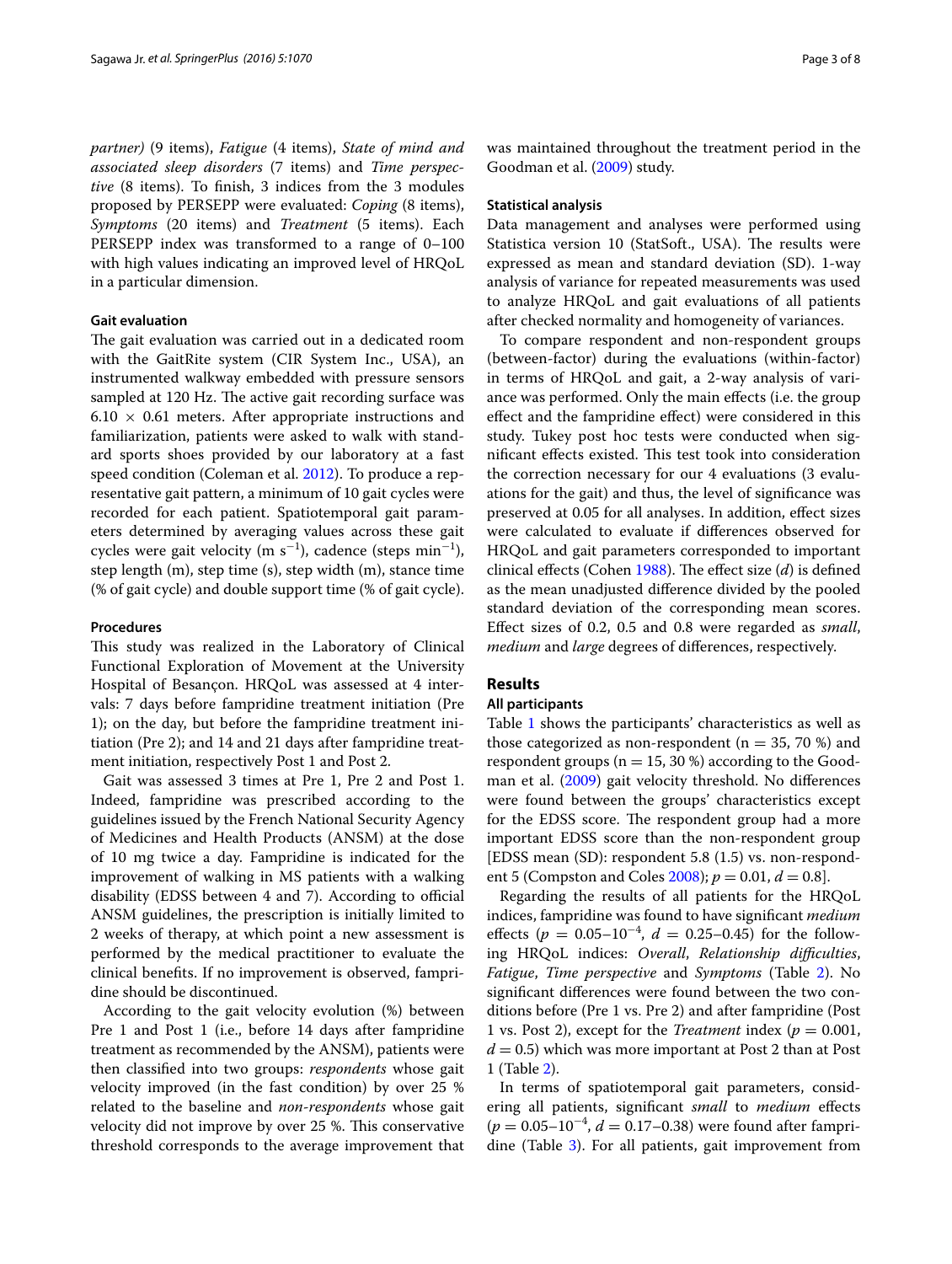<span id="page-3-0"></span>**Table 2 Mean and (SD) of the different indices of the PERSEPP HRQoL questionnaire for all patients before (Pre 1 and Pre 2) and after (Post 1 and Post 2) fampridine**

| PERSEPP (%)                             | All patients ( $n = 50$ ) |             |                        |                        |  |  |  |  |  |
|-----------------------------------------|---------------------------|-------------|------------------------|------------------------|--|--|--|--|--|
| (items)                                 | Pre 1                     | Pre 2       | Post 1                 | Post 2                 |  |  |  |  |  |
| Overall (33)                            | 62.4 (16.4)               | 62.5(16.9)  | 66.3 (17.6)            | $68.9(18.4)$ *         |  |  |  |  |  |
| Social support (5)                      | 87.2 (14.2)               | 86.5 (16.4) | 87.5 (16.7)            | 88.2 (17)              |  |  |  |  |  |
| Relationship dif. (9)                   | 52.2 (22.8)               | 54.7 (24.1) | 59 (24.5)              | $61.9(23.2)$ **        |  |  |  |  |  |
| Fatigue (4)                             | 43.5 (30.9)               | 44 (29.2)   | 52.4 (32.8)***         | 52.8 (34.7)***         |  |  |  |  |  |
| State of mind and<br>sleep disorder (7) | 63.2 (24.8)               | 64.3 (26.9) | 67.5 (26.6)            | 69.5 (27.2)            |  |  |  |  |  |
| Time perspective<br>(8)                 | 59.2 (22)                 | 57.5 (21.8) | 62.4(24.5)             | $66.6(23.5)^+$         |  |  |  |  |  |
| Relapse (15)<br>$(n = 29)$              | 48.4 (24.4)               | 50.6(23)    | 53.4 (24)              | 55.7 (28.2)            |  |  |  |  |  |
| <b>Modules</b>                          |                           |             |                        |                        |  |  |  |  |  |
| Coping (8)                              | 58.7 (19.1)               | 58.1 (19.)  | 59.6 (21)              | 59.5 (20.6)            |  |  |  |  |  |
| Symptoms (20)                           | 54.6 (17.9)               | 55.1 (18.6) | $59.5(17.7)^{\dagger}$ | 63 (18.8) <sup>†</sup> |  |  |  |  |  |
| Treatment (5)<br>$(n = 26)$             | 86.5 (15.7)               | 78.6 (25)   | 80.9 (18.1)            | $88(13.8)^{*}$         |  |  |  |  |  |

The italic values correspond statistical significant differences

\* *p* 10−<sup>4</sup> Pre 1 and Pre 2 versus Post 2

\*\* *p* < 0.01 Pre 1 versus Post 2

\*\*\* *p* < 0.05 Pre 1 and Pre 2 versus Post1 and Post 2

<sup>+</sup> *p* < 0.01 Pre 1 and Pre 2 versus Post 2

<sup>†</sup> p < 0.05 Pre 1 and Pre 2 versus Post 1, and p: 10<sup>-4</sup> Pre 1 and Pre 2 versus Post 2 ¥ *p*: < 10−<sup>3</sup> Post 1 and Post 2

<span id="page-3-1"></span>**Table 3 Mean and (SD) of spatiotemporal gait parameters for all patients before (Pre 1 and Pre 2 and after (Post 1) fampridine**

| Spatiotemporal gait         | All patients ( $n = 50$ ) |                |                           |  |  |  |  |  |
|-----------------------------|---------------------------|----------------|---------------------------|--|--|--|--|--|
| parameters                  | Pre 1                     | Pre 2          | Post 1                    |  |  |  |  |  |
| Velocity ( $m s^{-1}$ )     | 1.05(0.49)                | 1.08(0.51)     | $1.2(0.48)$ **            |  |  |  |  |  |
| Cadence (steps $min^{-1}$ ) | 105.18 (28.74)            | 106.57 (28.98) | 112.79 (24.9)**           |  |  |  |  |  |
| Step length (m)             | 0.57(0.17)                | 0.58(0.18)     | $0.62(0.16)$ **           |  |  |  |  |  |
| Step time (s)               | 0.63(0.25)                | 0.62(0.22)     | $0.56(0.16)$ **           |  |  |  |  |  |
| Step width (m)              | 0.13(0.05)                | 0.13(0.05)     | $0.12(0.04)$ *            |  |  |  |  |  |
| Stance time (% GC)          | 66.03 (5.39)              | 65.83(5.6)     | 64.13 $(4.51)^{E}$        |  |  |  |  |  |
| Double supp. time (% GC)    | 32.53 (10.84)             | 31.91 (11.27)  | 29.06 $(8.23)^{\text{f}}$ |  |  |  |  |  |

The italic values correspond statistical significant differences

\* *p* < 0.05 Pre 1 and Pre 2 versus Post 1

\*\* *p* 10−<sup>3</sup> Pre 1 and Pre 2 versus Post 1

£ *p* 10−<sup>4</sup> Pre 1 and Pre 2 versus Post 1

baseline was comprised between 2.6 % (stance time) and 14 % (velocity).

## **Non-respondents and respondents**

Table [4](#page-4-0) shows the same spatiotemporal gait parameters presented above but categorized as non-respondent and respondent groups. For the non-respondent group, when comparing pre- and post-fampridine treatment, significant *small* effects ( $p < 0.05$ ,  $d = 0.12 - 0.22$ ) were found for step length, stance time and double support time without an improvement in gait velocity. These gait improvements were comprised between 1.2 and 3.6 % from baseline. For the respondent groups, except for step width, all parameters presented significant *medium* to *large* effects  $(p = 10^{-3} - 10^{-4}, d = 0.45 - 0.9)$ . In terms of gait velocity, improvements after fampridine ranged between 31 % (Pre 2 vs. Post 1) to 56 % (Pre 1 vs. Post 1) from baseline values. The respondent group also presented significant *small* differences ( $p = 0.05-10^{-3}$ ,  $d = 0.03 - 0.06$  comparing the two pre-intervention conditions for gait velocity, cadence and step length. This differences, comprising between 5.6 and 19.2 %, were however lower than those found after fampridine treatment (Table [4](#page-4-0)).

To finish, the analysis of HRQoL for non-respondent and respondent groups found that the non-respondent group scored significant *medium* effects after fampridine ( $p < 0.05{\text -}0.01$ ,  $d = 0.32{\text -}0.41$ ) for *Overall*, *Time perspective* and *Symptoms* indices (Table [5](#page-4-1)). Differences were comprised between 2 and 9 percentage points. The respondent group scored significant *medium* to *large* effects after fampridine ( $p < 0.05-0.01$ ,  $d = 0.51-0.8$ ) for the indices: *Overall*, *Relationship difficulties*, *Fatigue* and *Symptoms.* Differences were comprised between 4 and 22 percentage points.

As expected, the non-respondent and respondent groups were significantly different for all spatiotemporal gait parameters ( $p < 0.01$ ) independent of evaluations (within-factor), except for step width. However, significant differences between the non-respondent and respondent groups were neither found for HRQoL indices nor for the progression (i.e., percentage of mean improvement between Pre 1 and Post 2) of the *Overall* index.

# **Discussion**

Even if walking disorders are considered the main symptoms of patients with MS, it is well recognized that they do not reflect all the facets that patients consider important in their life. Fatigue, relationship difficulties or sleep disorders are many other examples of a person's experience with MS. These symptoms could be influenced by walking disorders which in turn could be treated by fampridine (as per the ANSM guidelines) and thus assessed by specific HRQoL and spatiotemporal gait parameters.

Therefore, the aim of this study was to explore the short-term effects of fampridine in the HRQoL of patients with MS and then to determine if the socalled walking respondents seem to better benefit from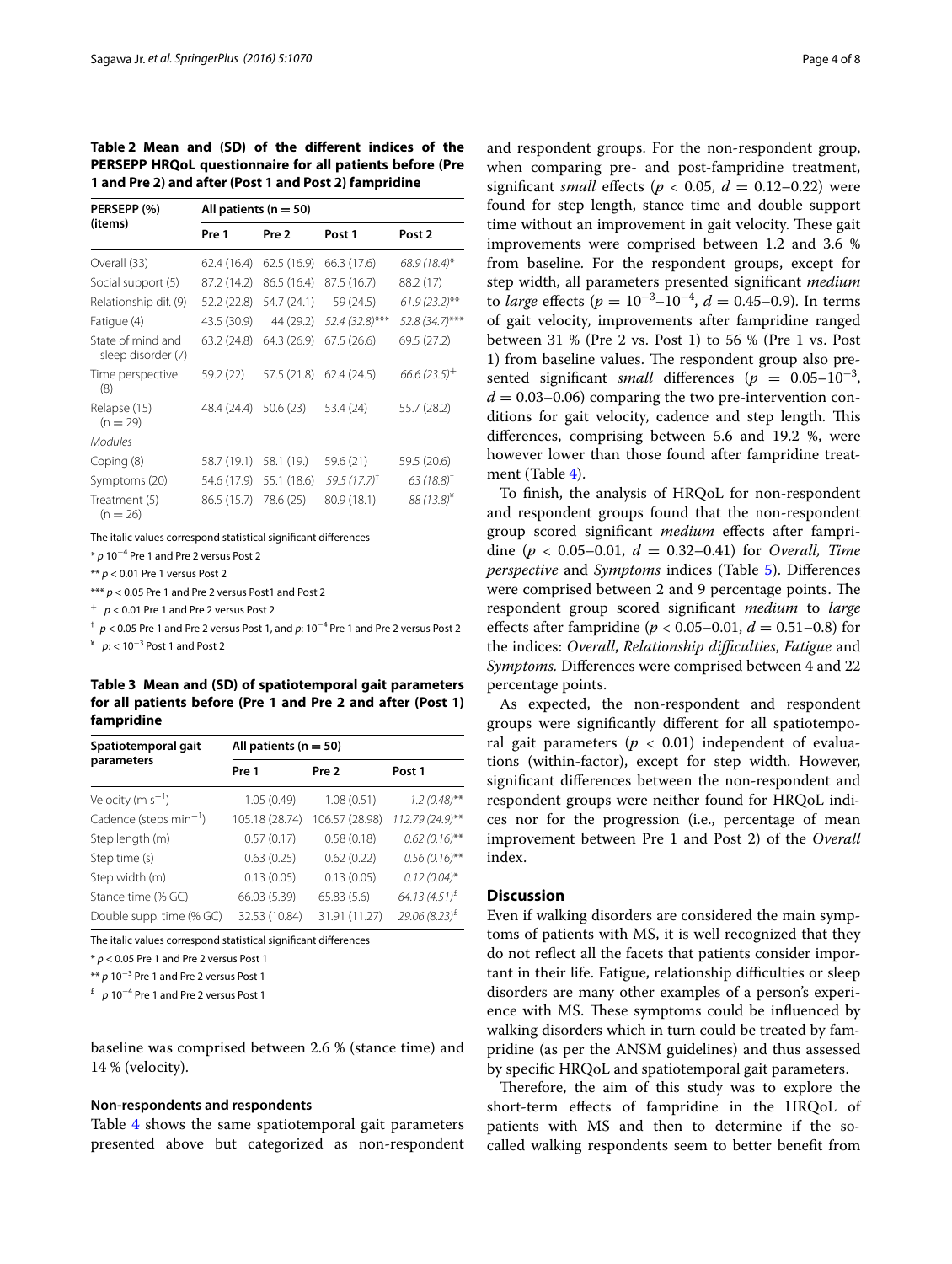| Spatiotemporal gait parameters | Non-respondent ( $n = 35$ ) |                |                           | Respondent ( $n = 15$ ) |                 |                         |  |  |
|--------------------------------|-----------------------------|----------------|---------------------------|-------------------------|-----------------|-------------------------|--|--|
|                                | Pre 1                       | Pre 2          | Post 1                    | Pre 1                   | Pre 2           | Post 1                  |  |  |
| Velocity ( $m s^{-1}$ )        | 1.21 (0.44)                 | 1.2(0.48)      | 1.27 (0.46)               | 0.66(0.36)              | $0.78(0.48)$ *  | $1.03(0.51)^{\text{L}}$ |  |  |
| Cadence (steps $min^{-1}$ )    | 115.11 (23.03)              | 113.29 (25.98) | 116.35 (23.83)            | 82.03 (27.97)           | 90.89 (30.4)**  | $104.48(26.18)^{E}$     |  |  |
| Step length (m)                | 0.62(0.15)                  | 0.62(0.16)     | $0.64(0.16)^{\dagger}$    | 0.46(0.15)              | $0.49(0.18)$ ** | $0.57(0.16)^{\text{t}}$ |  |  |
| Step time (s)                  | 0.55(0.14)                  | 0.57(0.17)     | 0.54(0.14)                | 0.83(0.32)              | 0.75(0.28)      | $0.62(0.18)$ ***        |  |  |
| Step width (m)                 | 0.13(0.05)                  | 0.13(0.04)     | 0.12(0.04)                | 0.14(0.07)              | 0.14(0.07)      | 0.12(0.06)              |  |  |
| Stance time (% GC)             | 64.32 (4.17)                | 64.58 (4.83)   | $63.55(4.6)$ <sup>†</sup> | 70.01 (5.94)            | 68.76 (6.34)    | 65.46 (4.12)***         |  |  |
| Double supp. time (% GC)       | 29.1 (8.22)                 | 29.4 (9.66)    | $28.12(8.12)^{†}$         | 40.53 (12.23)           | 37.76 (12.86)   | $31.25(8.34)$ ***       |  |  |

<span id="page-4-0"></span>**Table 4 Mean and (SD) of the spatiotemporal gait parameters for the non-respondent and respondent groups at Pre 1, Pre 2 and Post 1**

The italic values correspond statistical significant differences

† *p* < 0.05 Pre 1 versus Post 1

\* *p* < 0.05 Pre 1 versus Pre 2

\*\* *p* < 0.01 Pre 1 versus Pre 2

\*\*\* *p* 10−<sup>3</sup> Pre 1 and Pre 2 versus Post 1

£ *p* 10−<sup>4</sup> Pre 1 and Pre 2 versus Post 1

<span id="page-4-1"></span>

|                                                  |  |  |  |  |  |  | Table 5 Mean and (SD) of the different indices of the PERSEPP HRQoL questionnaire for the non-respondent |
|--------------------------------------------------|--|--|--|--|--|--|----------------------------------------------------------------------------------------------------------|
| and respondent groups at Pre 1, Pre 2 and Post 1 |  |  |  |  |  |  |                                                                                                          |

| PERSEPP (%) (items)                | Non-respondent |             |               |                  | Respondent  |             |                       |                           |  |
|------------------------------------|----------------|-------------|---------------|------------------|-------------|-------------|-----------------------|---------------------------|--|
|                                    | Pre 1          | Pre 2       | Post 1        | Post 2           | Pre 1       | Pre 2       | Post 1                | Post 2                    |  |
| Overall (33)                       | 63.1(17.1)     | 62.5(16.6)  | 66.3 (17.6)   | $68.2(18.6)$ *   | 60.9(15.1)  | 62.4(18.2)  | 66.4(18.3)            | $70.6(18.5)$ <sup>+</sup> |  |
| Social support (5)                 | 85.5 (15.3)    | 85.5 (12.7) | 87.7 (12.4)   | 87.9 (12.9)      | 91.2(10.7)  | 88.8 (23.3) | 87.2 (24.6)           | 89.1 (24.6)               |  |
| Relationship dif. (9)              | 54.8 (23.8)    | 55.5(24.4)  | 62.1(23.1)    | 60.9(22.8)       | 46.4(20)    | 53.1 (23.9) | 51.9(26.7)            | 64.1 $(25)^{\dagger}$     |  |
| Fatigue (4)                        | 43 (30.6)      | 43.6 (28.7) | 48.2 (32.4)   | 47.6 (34.1)      | 44.6 (32.7) | 45 (31.7)   | $63.1 (32.7)^{4}$     | $66.2(34)^{4}$            |  |
| State of mind and sleep disor. (7) | 64.9 (24.8)    | 64 (28.8)   | 65.5(27.7)    | 67.8(28.8)       | 59.2(25)    | 65.1(22.7)  | 72.3(24)              | 73.5 (23.5)               |  |
| Time perspective (8)               | 59.7 (21.7)    | 58.1 (21.6) | 62(25.3)      | $66.7(24.6)$ *   | 58 (23.3)   | 56(23.1)    | 63.5(23.3)            | 66.4(21.3)                |  |
| Relapse (15)                       | 50.9(26.1)     | 53.5 (23.9) | 56.5 (25.8)   | 56.9 (30.5)      | 42 (19.2)   | 42.1 (19.9) | 45.3(16.7)            | 52.7(22.4)                |  |
| <b>Modules</b>                     |                |             |               |                  |             |             |                       |                           |  |
| Coping (8)                         | 59.1 (20.5)    | 58.8 (20.5) | 59.7 (20.8)   | 59.2 (20.6)      | 57.8 (15.8) | 56.7 (17.2) | 59.4 (22.2)           | 60(21.2)                  |  |
| Symptoms (20)                      | 56.2(19)       | 56.8 (18.9) | 58.9 (19.3)** | $64.1(19.2)$ **  | 50.8 (14.9) | 51 (17.8)   | $61(14.1)^{\ddagger}$ | $60.1(18.2)^{4}$          |  |
| Treatment (5)                      | 86.4 (15.5)    | 80.8 (21.3) | 79.8 (18.9)   | $87.2(14.7)$ *** | 87 (17.6)   | 71.3(36.4)  | 84 (16.5)             | 89.1 (11.9)               |  |

The italic values correspond statistical significant differences

\* *p* < 0.05 Pre 2 versus Post 2

*\*\* p* < 0.01 Pre 1 and Pre 2 versus Pre 1 and Post 2

*\*\*\* p* < 0.01 Post 1 versus Post 2

<sup>+</sup> *p* 0.01 Pre 1 versus Post 2

† *p* < 0.05 Pre 1 versus Post 2

‡ *p* < 0.05 Pre 1 and Pre 2 versus Post 1 and Post 2

fampridine treatment in terms of HRQoL. First of all, our results pointed out that fampridine can improve HRQoL in patients with MS as well as their gait. Secondly, contrary to what we could expect, HRQoL improved in both non-respondent and respondent groups. However, for the same rate of overall improvement in HRQoL in both groups, the HRQoL sub-indices that showed significant improvement after treatment were different between the two. This suggests that, as fampridine acts primarily on neurological function, benefits could be perceived differently in groups with different motor impairments.

Previous studies suggest that, based exclusively on walking velocity, only some patients respond with clear clinical benefits to fampridine treatment (Goodman et al. [2009,](#page-7-5) [2010;](#page-7-6) Jensen et al. [2014](#page-7-8)). Using the same protocol and parameter (i.e., walking velocity at fast condition),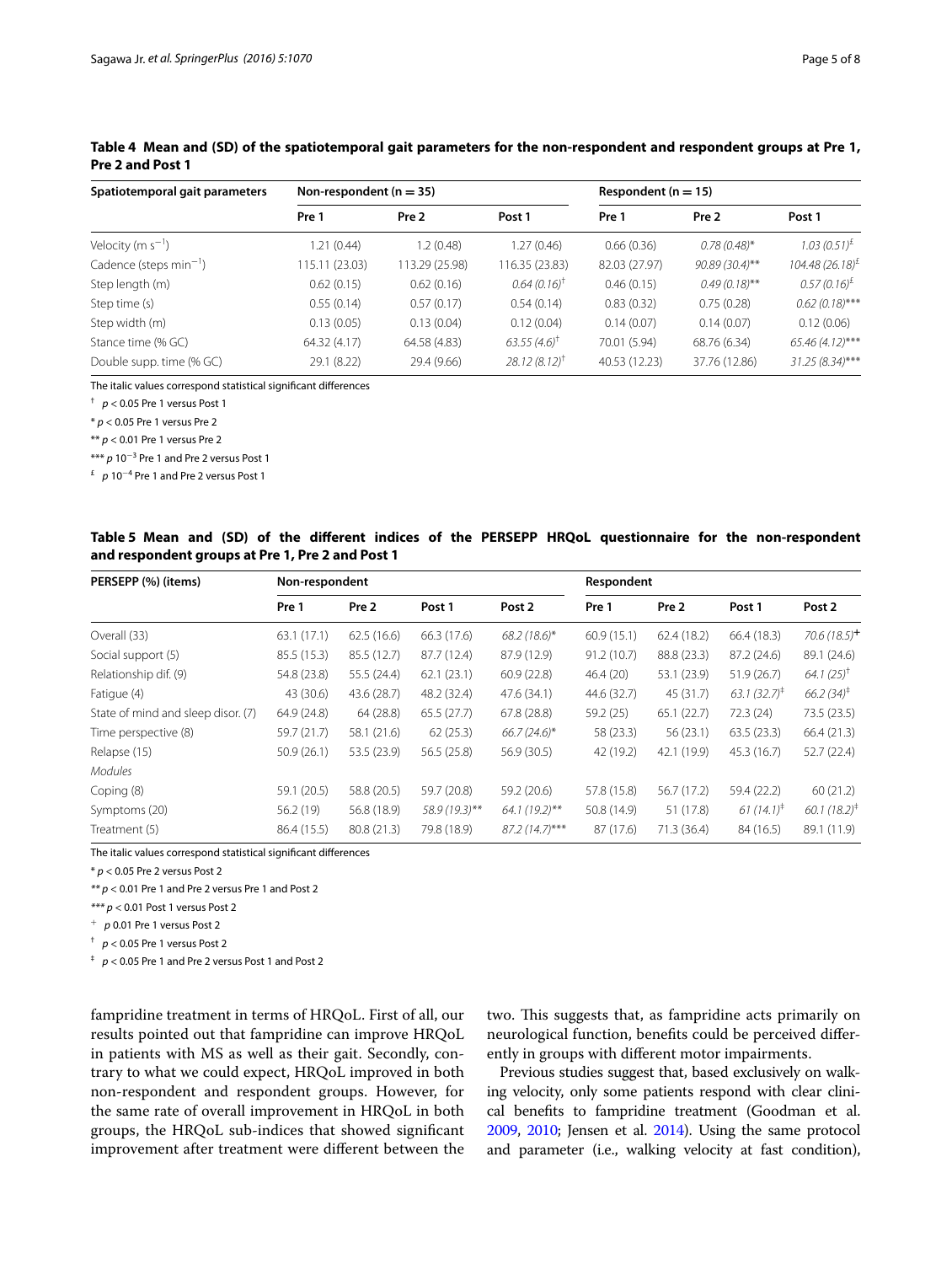our results corroborate with these studies where 30 % of patients with MS surpass 25 % of their baseline gait velocity. This result suggests the representativeness of our sample.

Considering that an improvement in walking or functioning capacities may encompass several objectives (e.g., velocity, endurance, dexterity, comfort), recent studies took into account other tests related to MS symptoms (e.g., gait, arm function, fatigue) and found that fampridine may impact on capacities beyond walking function (Allart et al. [2015;](#page-6-2) Pavsic et al. [2015](#page-7-14)). Allart et al. ([2015](#page-6-2)) found that 74 % of patients with MS could potentially benefit in some way from fampridine. This was particularly true for fast walkers who completed the T25FW in less than 8 s.

From the perspectives of gait and HRQoL, even after classifying patients into non-respondent and respondent groups, we found an improvement. However, *large* effect sizes for different spatiotemporal gait parameters and HRQoL indices were found for the respondent group. Furthermore, the respondent group surpassed the threshold of Minimally Important Clinical Difference (MICD) reported by Coleman et al. [\(2012\)](#page-6-5) (i.e., for walking velocity  $d = 0.49$ ). In spite of this fact, the non-respondent group was nearly twice as fast as the respondent group and should not be selected for fampridine treatment. As suggested by a previous study (Allart et al. [2015](#page-6-2)), *fast* walkers seem to benefit less from fampridine based on walking velocity as a unique point of view. It is important to bear in mind that, even in this non-respondent group, gait velocity was still impaired when compared with normative values. Indeed, the walking velocity assessed in the fast condition in this study for the non-respondent group corresponds to the velocity of a group of women  $(n = 5013)$  aged 10 years more and at their self-selected velocity as reported in the Bohannon and Andrews metaanalysis (Bohannon [2006\)](#page-6-7).

Taking into consideration HRQoL, significant *medium* effects were found for all patients with MS. Both groups of non-respondents and respondents presented quite similar values at baseline and after fampridine for all indices (no significant difference between groups). However, the contribution of sub-indices to the *Overall* index seems different between groups. Indices with a significant difference in the respondent group were *Fatigue* and *Relationship difficulties*. These indices seem more related to physical components (see the items of PERSEPP Baroin et al. [2013](#page-6-4)), suggesting an association with gait improvement on the basis of spatiotemporal parameters. In more detail, the *Fatigue* index is related to tiredness levels and the rest time of a patient. The respondent group showed the most improvement for this index and scored 18–22 percentage points more than the baseline, unlike the non-respondent group which still scored the same value as the baseline. It is probable that fampridine has an important role in fatigue as previously suggested in a study which demonstrated a decrease in general fatigue intensity after fampridine (Allart et al. [2015\)](#page-6-2). The second index, *Relationship difficulties*, concerns more specifically the interactions with others (work, family, and partner/spouse). Improvement in walking velocity (even if it still very low in the respondent group) is one of the best predictors of a person's independence (Fritz and Lusardi [2009\)](#page-6-8) and related to fall risk (Hars et al. [2013](#page-7-15); Cattaneo et al. [2002\)](#page-6-9). This improvement is noted at Post 2 (21 days after fampridine) and it is only after some time with gait improvement that patients are able to observe a change in their social lives.

The non-respondent group in turn showed improvement in the *Time perspective* index. This index corresponds to a view which integrates the totality of the individual's perspective of his past, present and future at any given time (Zimbardo and Boyd [1999](#page-7-16)). *Time perspective* seems associated with cognitive functioning (Ernst et al. [2014](#page-6-10)) or depressive tendencies (Baroin et al. [2013](#page-6-4)), which may both be modulated by fampridine.

To finish, it seems that there is no convincing clinical profile of patients' responsiveness to fampridine with our study. The EDSS was the only clinical factor which was significantly different between the non-respondent and respondent groups. The only difference was that individuals in the non-respondent group were categorized as "*Disability precludes full daily activities*" whereas those in the respondent group were categorized as "*Assistance required to walk*". This difference was not found in previous studies which did not identify any predictive factors for effectiveness (Allart et al. [2015](#page-6-2); Goodman et al. [2009](#page-7-5), [2010](#page-7-6)) in spite of the EDSS mean values which had in all cases a worse value in the respondent group.

This study could contribute to knowledge of fampridine's subjective global effect (i.e., physical, emotional, mental, roles and social functioning) in patients with MS. For this purpose, a disease-specific HRQoL questionnaire with a good reliability was employed. This specific questionnaire should have the advantage of focusing on particular health problems related to MS and might be more sensitive to the detection and quantification of changes related to the disease.

However, this prospective non-randomized study presents several limitations. First of all, the absence of a placebo group might have overestimated the fampridine effect in HRQoL. However, in phase III fampridine clinical trials, the percentage of patients who met the responder criterion in the placebo group was around 9 % in motor and cognitive outcomes suggesting a weak placebo effect (Goodman et al. [2010](#page-7-6); Jensen et al. [2014](#page-7-7)). Secondly, despite the effort to use a specific validated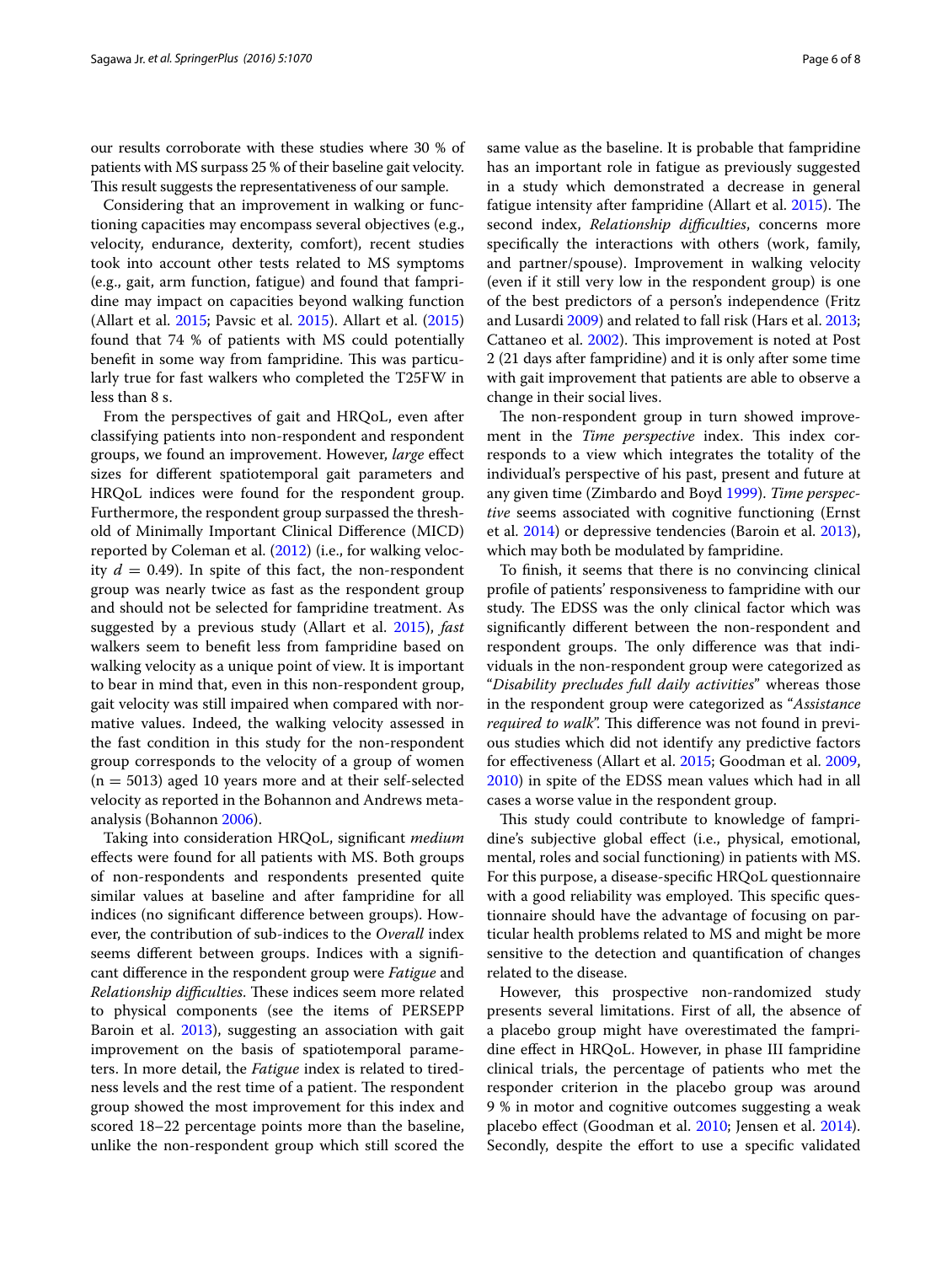HRQoL questionnaire, at the moment there is no threshold that we could consider as MICD for the PERSEPP. This should be suitable for the non-respondent group whose *medium* effect sizes were found. Third, in spite of the importance of the HRQoL, it is important to be aware of the bias related with self-report questionnaires, which can be influenced by memory deficits or the desire to please the health-care provider. To finish, as with the majority of studies, the fampridine effect was assessed during a short distance test (i.e., the T25FW found for several studies). Although its applicability in clinical practice, this gait test represents neither the range of everyday gait activities (e.g., walking long distances or up and down stairs) nor the participations that result from the walking activity (e.g., going for a walk, shopping, social activities). A recent European multicenter study found that long walking tests were more appropriate than short walking ones in detecting clinically meaningful improvement (Baert et al. [2014](#page-6-11)). The choice of a gait tests may influence the responder group allocation. The encouraging results of the fampridine on HRQoL should be confirmed by a larger randomized double blind placebo controlled trials.

In conclusion, our study showed that patients with MS improved their HRQoL after fampridine, suggesting a real benefit in their lives. Both non-respondent and respondent groups improved their HRQoL although important effects were seen only in the respondent group. To finish, the contributions to overall HRQoL improvement seem different after fampridine between the non-respondent and respondent groups. The *Fatigue* and *Relationship difficulties* indices contributed significantly to overall improvement for HRQoL in the respondent group whereas, in the non-respondent group, it was *Time perspective* that seemed to better contribute to overall improvement in HRQoL.

### **Abbreviations**

ANSM: Agency of Medicines and Health Products (ANSM); CNS: central nervous system; EDSS: expanded disability status scale; HRQoL: health-related quality of life; MS: multiple sclerosis; PERSEPP: *PERception de la Sclérose En Plaques et de ses Poussées*; pwMS: patients with multiple sclerosis; QoL: quality of life; SD: standard deviation; T25FW: timed 25-foot walk test.

### **Authors' contributions**

SY: protocol development, data acquisition, data analysis, statistics, manuscript writing. ME: protocol development, data analysis, statistics, manuscript writing. PL: data acquisition, manuscript writing. MT: funding, protocol development, manuscript writing. DP: funding, data acquisition, data analysis, protocol development, manuscript writing. All authors read and approved the final manuscript.

## **Author details**

<sup>1</sup> Laboratoire d'Exploration Fonctionnelle Clinique du Mouvement, University Hospital of Besançon, 25000 Besançon, France.<sup>2</sup> Regional Memory Centre (CMRR), Department of Neurology, University Hospital of Besançon, 25000 Besançon, France. 3 Department of Neurology, University Hospital

of Besançon, 25000 Besançon, France. <sup>4</sup> Integrative and Clinical Neurosciences EA481, Bourgogne Franche-Comte University, 25000 Besançon, France.

# **Acknowledgements**

None.

#### **Competing interests**

This study was funded by a grant from the University Hospital of Besançon without any financial assistance from the pharmaceutical industry. The authors have disclosed their competing interest in the manuscript.

#### **Ethical approval**

Our study was conducted in accordance with the approval of the local ethics committee (n. 13/405 Ref. ANSM 2013-A002305-56). All procedures performed in studies involving human participants were in accordance with the ethical standards of the institutional and/or national research committee and with the 1964 Helsinki declaration and its later amendments or comparable ethical standards.

## **Funding**

This study was funded by *APPEL A PROJETS Région Franche*-*Comté 2014* (Grant number n. 2013-002305-56).

#### **Informed consent**

Informed consent was obtained from all individual participants included in the study.

Received: 7 January 2016 Accepted: 6 July 2016 Published online: 13 July 2016

#### **References**

- <span id="page-6-2"></span>Allart E, Benoit A, Blanchard-Dauphin A, Tiffreau V, Thevenon A, Zephir H et al (2015) Sustained-released fampridine in multiple sclerosis: effects on gait parameters, arm function, fatigue, and quality of life. J Neurol 262(8):1936–1945
- <span id="page-6-11"></span>Baert I, Freeman J, Smedal T, Dalgas U, Romberg A, Kalron A et al (2014) Responsiveness and clinically meaningful improvement, according to disability level, of five walking measures after rehabilitation in multiple sclerosis: a European multicenter study. Neurorehabil Neural Repair. 28(7):621–631
- <span id="page-6-4"></span>Baroin A, Chopard G, Siliman G, Michoudet C, Vivot A, Vidal C et al (2013) Validation of a new quality of life scale related to multiple sclerosis and relapses. Qual Life Res Int J Qual Life Asp Treat Care Rehabil 22(8):1943–1954
- <span id="page-6-1"></span>Bethoux F, Bennett S (2011) Evaluating walking in patients with multiple sclerosis. Int J MS Care 13(1):4–14
- <span id="page-6-7"></span>Bohannon RW (2006) Reference values for the timed up and go test: a descriptive meta-analysis. J Geriatr Phys Ther 29(2):64–68
- <span id="page-6-9"></span>Cattaneo D, De Nuzzo C, Fascia T, Macalli M, Pisoni I, Cardini R (2002) Risks of falls in subjects with multiple sclerosis. Arch Phys Med Rehabil 83(6):864–867
- <span id="page-6-6"></span>Cohen J (1988) Stastitical power analysis for the behavioral sciences. Lawrence Erlbaum Associates, Hillsdale
- <span id="page-6-5"></span>Coleman CI, Sobieraj DM, Marinucci LN (2012) Minimally important clinical difference of the Timed 25-Foot Walk Test: results from a randomized controlled trial in patients with multiple sclerosis. Curr Med Res Opin 28(1):49–56

<span id="page-6-10"></span><span id="page-6-0"></span>Compston A, Coles A (2008) Multiple sclerosis. Lancet 372(9648):1502–1517 Ernst A, Blanc F, de Seze J, Sellal F, Chauvin B, Manning L (2014) Impaired mental simulation of specific past and future personal events in non-

- depressed multiple sclerosis patients. J Neurol Sci 345(1–2):68–74 Fritz S, Lusardi M (2009) White paper: walking speed: the sixth vital sign. J
- <span id="page-6-8"></span>Geriatr Phys Ther 32(2):46–49
- <span id="page-6-3"></span>Gavelova M, Nagyova I, Rosenberger J, Krokavcova M, Gdovinova Z, Groothoff JW et al (2015) Importance of an individual's evaluation of functional status for health-related quality of life in patients with multiple sclerosis. Disabil Health J 8(3):372–379